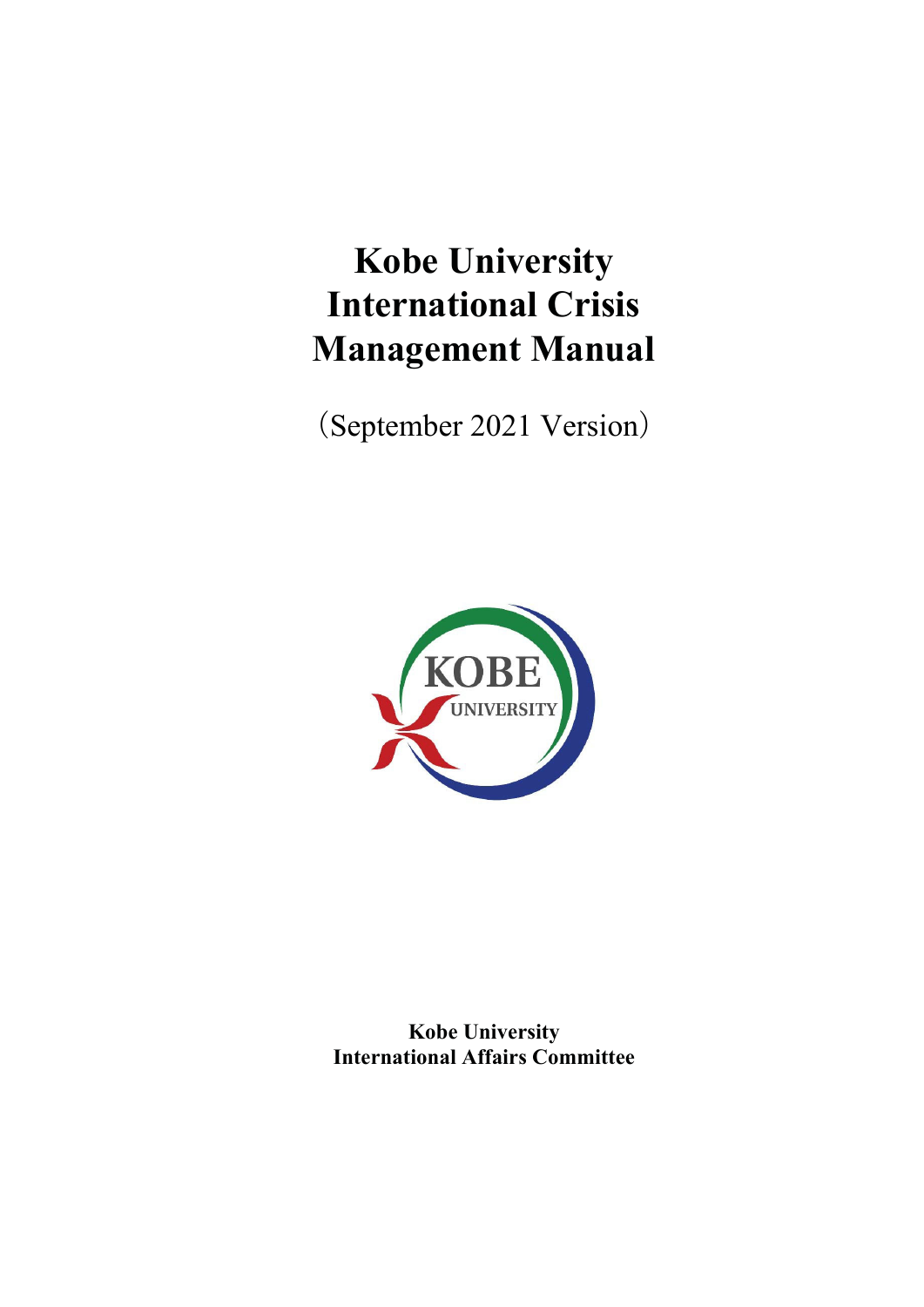# **About the International Crisis Management Manual**

The opportunities for both staff and students of Kobe University to be dispatched to overseas universities, for example on overseas university-related travel or for studying abroad, are expected to increase in accordance with the university's promotion of international exchange activities.

This 'International Crisis Management Manual' provides information for staff and students regarding the importance of gathering information beforehand and methods for coping with a crisis, in addition to the university's safety considerations regarding incoming international researchers and international/exchange students, and students dispatched overseas. It was formulated as a separate manual based on Section 3 of the Kobe University Fundamental Crisis Management Manuel to stipulate the measures that the university should take in response to the outbreak of a crisis and appropriate risk management.

# **I Main Policies of the International Crisis Management System**

1. The Range of Applicable Risks and Crises

2. Fundamental Policy for Measures to be Taken when Crises Occur Overseas

**II Crisis Management for Overseas Travel**  1. Overseas Travel Assessment 2. Crisis Management Measures while Traveling Overseas

# **III Crisis Management for Incoming International Researchers and International/Exchange Students**

- 1. Pre-Arrival Assessment
- 2. Post-Arrival Assessment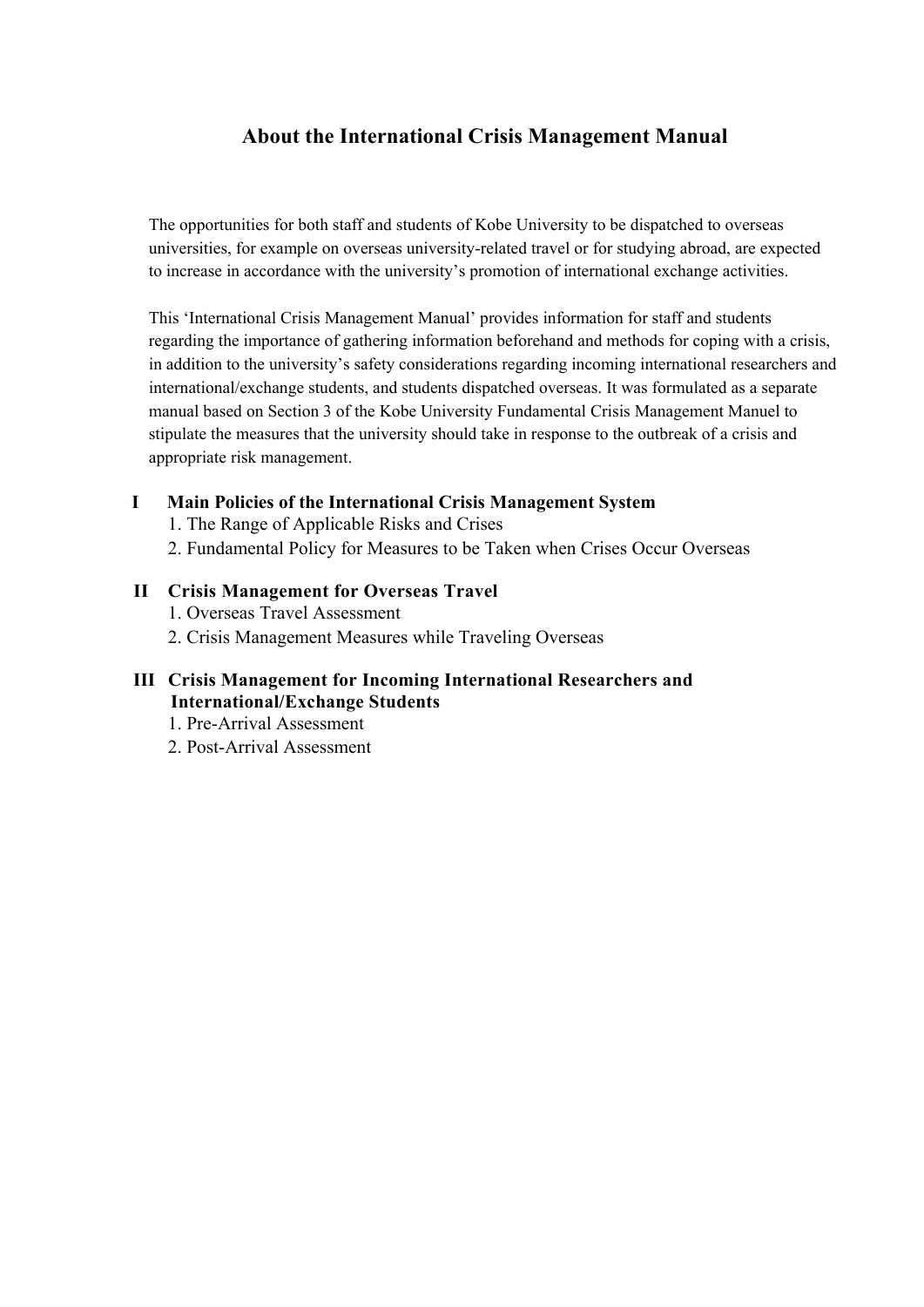#### **Ⅰ Main Policies of the International Crisis Management System**

#### 1. The Range of Applicable Risks and Crises

The international exchange-related risks and crises facing the university are as specified in Section 1. 'The Range of Applicable Risks and Crises' of the Kobe University Fundamental Crisis Management Manual, and within these, the applicable matters regarding the overseas university-related travel of staff members and students' overseas study are considered as follows:

| Matter | <b>Risks</b>                           | Crises                                                                                                 |  |
|--------|----------------------------------------|--------------------------------------------------------------------------------------------------------|--|
| Other  | • Regional safety<br>· Regional issues | • Injury, death and illness resulting from<br>incidents and accidents occurring at the<br>destination. |  |

#### 2. Fundamental Policy for Measures to be Taken when Crises Occur Overseas

In principle, a crisis management system will be established based on Supplement 5. 'Crisis Management Criteria' of the Kobe University Fundamental Crisis Management Manual when a crisis occurs overseas.

With regard to crises affecting students studying abroad, in principle a crisis management system will be established in accordance with the 'Crisis Management Manual Concerning Students'.

#### **Ⅱ Crisis Management for Overseas Travel**

#### 1. Overseas Travel Assessment

① Overseas Travel Advisory Response Criteria and Overseas Travel Assessment The decisions regarding staff members' or students' overseas university-related travel (\*1), in terms of realization, cancellation, postponement, continuation or early return, will be based on the 'Overseas Travel Advisory Response Criteria' table below in accordance with the 'Travel Advisories' and 'Infectious Disease Warnings' published on the Ministry of Foreign Affairs Overseas Safety website (\*2). However, if there is a difference in level between the 'Travel Advisories' and 'Infectious Disease Warnings' issued, the assessment will be made based on the advisory/warning with the higher level.

(\*1) This 'overseas travel' refers to university-related travel abroad and overseas training in the case of staff members, and in the case of students refers to overseas travel as part of an overseas dispatch program planned and operated by Kobe University (hereafter referred to as a 'university program').

(\*2) http://www.anzen.mofa.go.jp/

With regard to staff members' private travel, the staff member shall make their own assessment based on the 'Overseas Travel Advisory Response Criteria' table below. A supervising faculty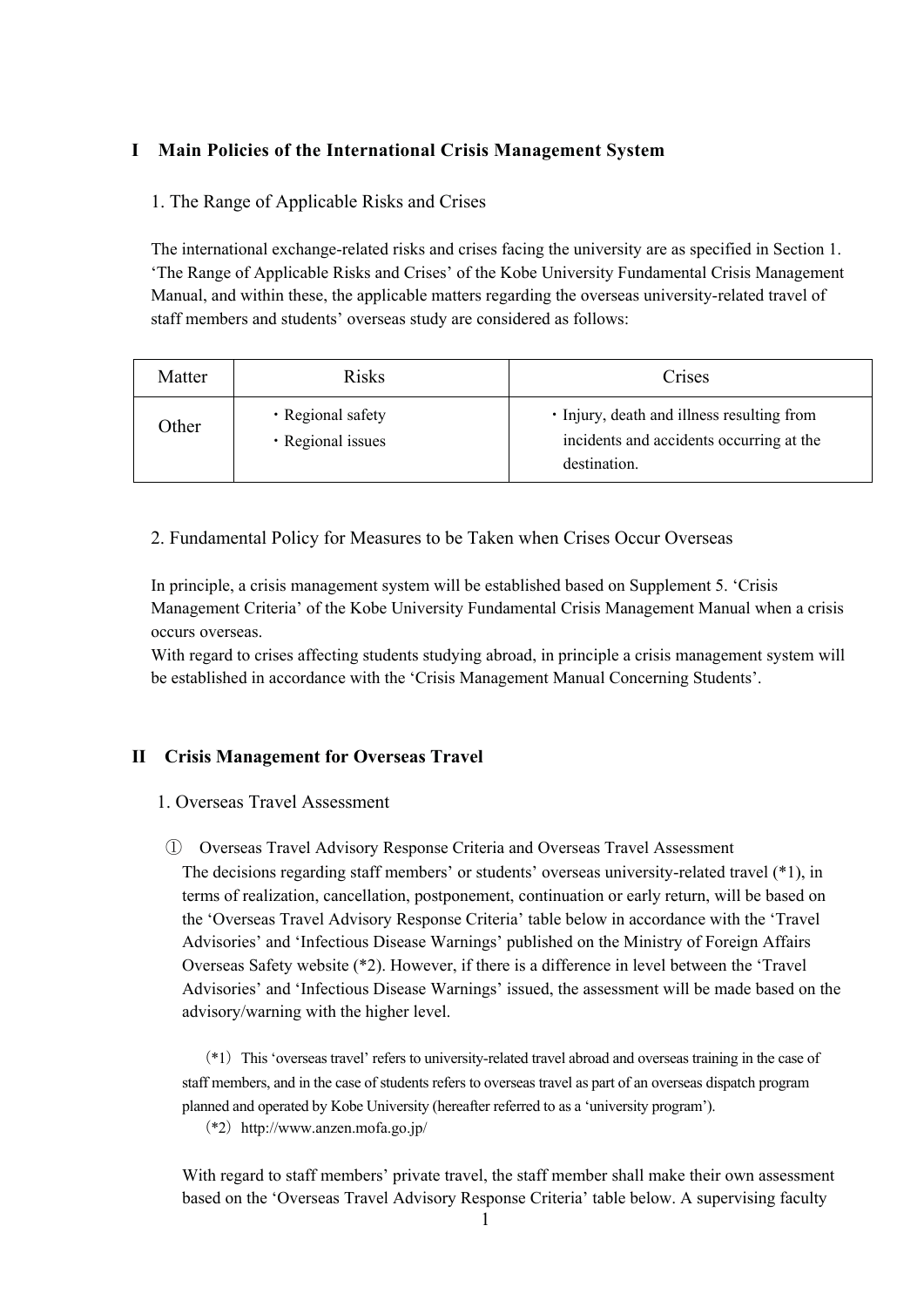member of the faculty/graduate school will provide guidance to the student regarding overseas travel outside of university programs (e.g, privately financed study abroad or private travel etc.), based on the 'Overseas Travel Advisory Response Criteria' table below.

In cases such as the following, where it is not possible to obtain a decision from the director of the supervising department, the decision will be made after a discussion with the Executive Vice President (in charge of International Affairs).

・When staff/students from multiple faculties/graduate schools travel to the same region/country for international academic conferences etc. (including situations where they are accompanied by staff/students from another organization)

・When traveling in order to participate in overseas activities organized by the university.

※ In principle, these assessments do not apply to countries/regions travelled through during transit (i.e. inside the airport), with the exception of matters such as airport closures.

# ② Submission of Overseas Travel Notifications

Staff members planning to travel abroad must fill in the necessary fields of Reference 1 'Contact details while overseas'(including contact details, warning levels, and if high level warnings have been issued, the reason they have to travel) and submit this form to the director of their supervising department.

Students planning to travel abroad (including travel outside of university programs) must submit an 'overseas travel notification' via the Kobe University Global Education Management System (GEMs).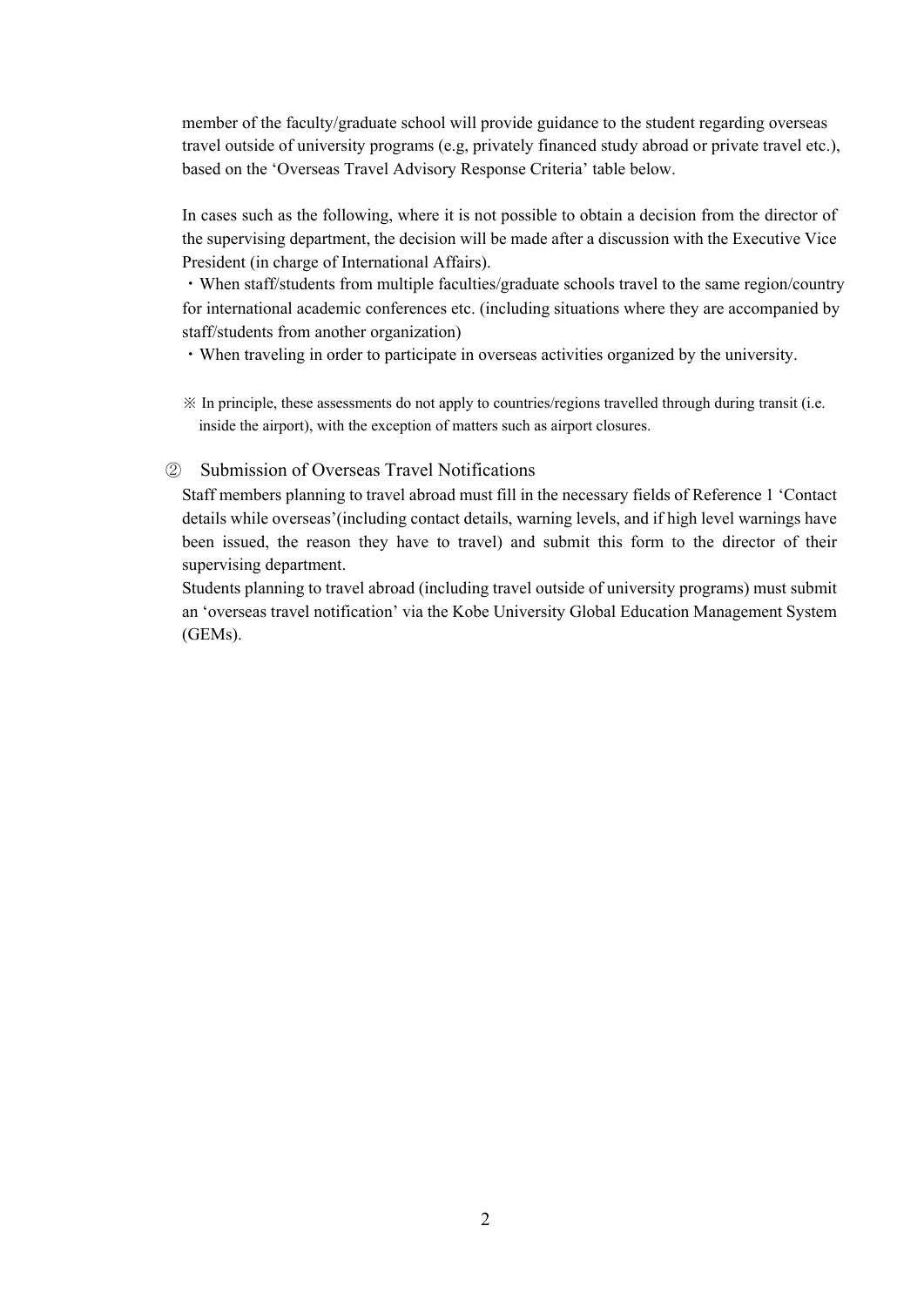| <b>Overseas Travel Advisory Response Criteria</b>                               |                                                                                                                                                                                                                           |                                                                                                                                                                                                                                                                               |                                                                                                                                                                                                                                                                                                                                   |  |  |  |
|---------------------------------------------------------------------------------|---------------------------------------------------------------------------------------------------------------------------------------------------------------------------------------------------------------------------|-------------------------------------------------------------------------------------------------------------------------------------------------------------------------------------------------------------------------------------------------------------------------------|-----------------------------------------------------------------------------------------------------------------------------------------------------------------------------------------------------------------------------------------------------------------------------------------------------------------------------------|--|--|--|
| Travel Advisories issued by the Japanese Ministry of<br>Foreign Affairs $(* 1)$ |                                                                                                                                                                                                                           | <b>Staff</b>                                                                                                                                                                                                                                                                  | Students $(* 2)$                                                                                                                                                                                                                                                                                                                  |  |  |  |
| Level 1:<br>Exercise caution.                                                   | Take special precautions to avoid<br>dangerous situations when travelling to<br>or staying in the country/region.                                                                                                         | <b>Generally Allowed</b><br>Travel to and continued stay in the area is<br>generally allowed provided that the<br>individual understands the necessity of<br>taking special precautions. However,<br>travel is not permitted if the university<br>decides to cancel the trip. | <b>Generally Allowed</b><br>Dispatch to and continued stay in the area is<br>generally allowed provided that the individual<br>understands the necessity of taking special<br>precautions. However, the student will not be<br>permitted to travel or continue their stay abroad<br>if the university decides to cancel the trip. |  |  |  |
| Level 2:<br>Avoid non-essential/non-<br>urgent travel to the area.              | Please do not travel to the<br>country/region for non-urgent or<br>unnecessary reasons. If travelling to<br>the area, please take sufficient<br>safety precautions                                                        | Generally Prohibited ( $\frac{1}{2}$ 3)<br>In principle, travel plans will be<br>postponed or canceled, and those<br>currently overseas must return to<br>Japan.                                                                                                              | <b>Prohibited</b><br>Dispatches postponed or canceled/those<br>already dispatched must return to Japan                                                                                                                                                                                                                            |  |  |  |
| Level 3:<br>Avoid all travel to the<br>area. (travel cancellation<br>advisory)  | Please refrain from travelling to the<br>country/region regardless of the aim of<br>the trip. (Depending on the situation,<br>Japanese persons in the area may be<br>requested to evacuate or prepare for<br>evacuation). | <b>Prohibited</b><br>Cancel travel plans/those already<br>travelling must return to Japan                                                                                                                                                                                     | <b>Prohibited</b><br>Dispatches canceled/those already dispatched<br>must return to Japan.                                                                                                                                                                                                                                        |  |  |  |

#### **Overseas Travel Advisory Response Criteria**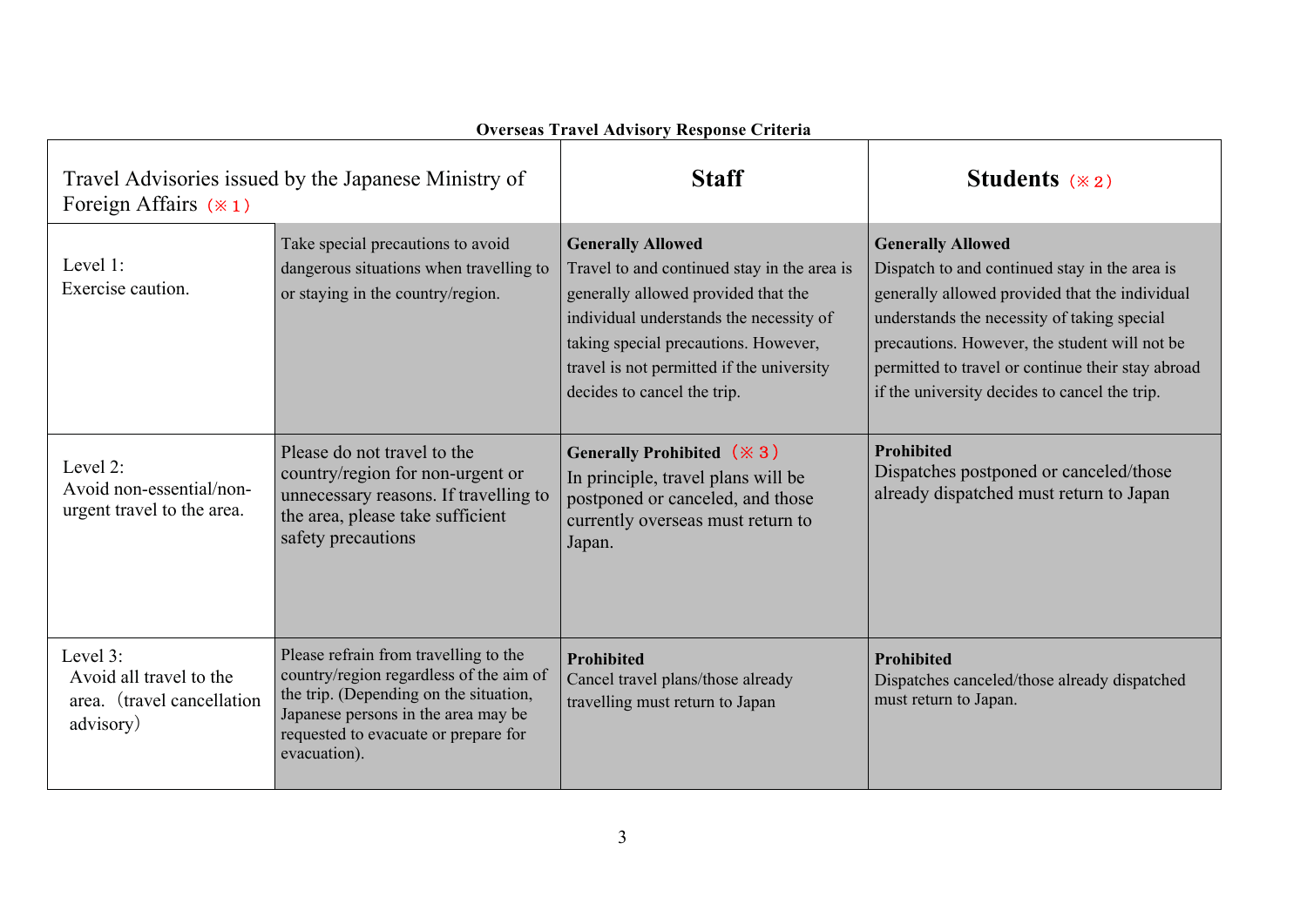| Level 4:<br>Evacuate and avoid all<br>travel to the area.<br>(evacuation advisory) | Those staying in the affected<br>country/region should evacuate to a<br>safe country/region. In such<br>circumstances, please refrain from<br>making new travel plans to the area,<br>regardless of the aim of the trip. | Prohibited<br>Cancel travel plans/those already<br>travelling must return to Japan<br>immediately | <b>Prohibited</b><br>Dispatches canceled/those already dispatched<br>must return to Japan immediately |
|------------------------------------------------------------------------------------|--------------------------------------------------------------------------------------------------------------------------------------------------------------------------------------------------------------------------|---------------------------------------------------------------------------------------------------|-------------------------------------------------------------------------------------------------------|
|------------------------------------------------------------------------------------|--------------------------------------------------------------------------------------------------------------------------------------------------------------------------------------------------------------------------|---------------------------------------------------------------------------------------------------|-------------------------------------------------------------------------------------------------------|

- **※**1 **Depending on the circumstances, specific infectious disease warnings may be issued that contain additional information that does not correspond with the wording used in the four level categories in this table. Therefore, if a warning is issued that falls outside these four level categories, the assessment will be made in with reference to the Ministry of Foreign Affairs' Overseas Travel Advisory criteria. However, if there is a difference in level between the 'Travel Advisories' and 'Infectious Disease Warnings' issued, the assessment will be made based on the advisory/warning with the higher level.**
- **※**2 **Whether or not the student may be dispatched overseas on a university program will be determined based on this criteria. A supervising faculty member of the faculty/graduate school will provide guidance based on this criteria to the student regarding overseas travel outside of university programs (e.g. privately financed study aboard or private travel etc.).**
- **※**3 **Permission for overseas travel is** limited to cases where it is determined that rigorous safety management can be undertaken, taking into consideration the circumstances in which international events are held at the destination, information from other countries' foreign affairs ministries, and systems in place for **likely emergencies etc., in addition to the necessity/urgency of the specific trip.**

**\* Separate criteria may be decided upon only for the 'Infectious Disease Warnings' related to the novel coronavirus.**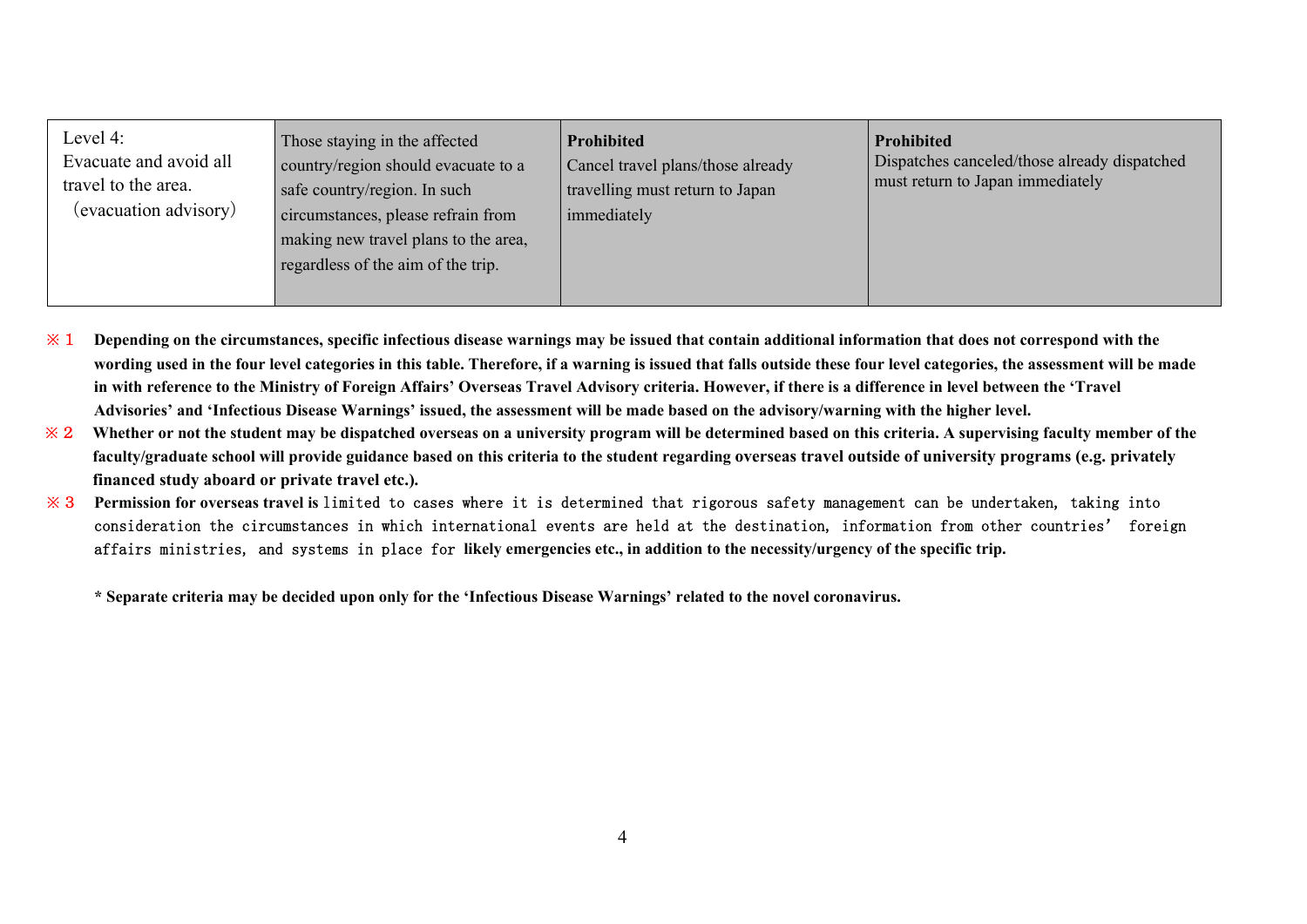#### ③ Post-Arrival Assessment

In the following cases, the individual will be required to cease traveling/study abroad activities and return to Japan:

- ・When the travel advisory/infectious disease warning level issued by the Ministry of Foreign Affairs for the destination has been increased after arrival.
- ・When it is difficult to continue research/study at the university or institution to which they have been dispatched. (e.g., university closure, deterioration of the research/working environment)
- ・When it is necessary for the traveler to be hospitalized for a long period of time due to illness or injury (decision based on the individual's health condition).
- ・When the individual has violated the laws of the destination country (determined based on the laws of the destination country)
- ・When the individual is the victim of a crime (determined based on the laws of the destination country)

#### 2. Crisis Management Measures while Traveling Overseas

# ① Registration and collection of information

- ・The contents of this manual and crisis management-related information will be made available via the Kobe University homepage etc. so that it can be viewed by staff and students who will travel overseas (including for private travel or outside of university programs), and staff members in charge of the related support and inquiry services.
- ・Staff and students will be made aware of the necessity of gathering pre-travel information, taking safety precautions (i.e. being responsible for one's own safety) and taking care of health.
- ・Staff and students who travel overseas (including for private travel or outside of university programs) shall complete the following procedures:
	- 1)The Ministry of Foreign Affairs travel registration program 'Tabi-reji'

In cases where the individual plans to be overseas for less than 3 months, or plans to travel abroad with no fixed abode for over 3 months.

https://www.ezairyu.mofa.go.jp/tabireg/index.html

2)「ORRnet(Overseas Residential Registration)」

In accordance with Article 16 of the Passport Act, Japanese persons who will have an address abroad or be resident overseas for over 3 months must submit an Overseas Residential Notification.

https://www.ezairyu.mofa.go.jp/RRnet/index.html

#### ② Contact with the university

- ・Staff shall submit a 'contact details while overseas' form detailing the duration of their period abroad, their contact details while overseas etc. Students shall submit an 'Overseas Travel Notification' via the Kobe University Global Education Management System (GEMs). They will be made aware that they should contact the university as soon as possible if this information changes while they are overseas.
- ・The individual will confirm beforehand whether a 'travel advisory' or 'infectious disease warning' has been issued on the 'Ministry of Foreign Affairs Overseas Safety website' for their destination country/region. If they still plan to travel despite such warnings being issued, they must detail their reason(s), safety precautions and measures in case of emergency on the 'Contact details while overseas' form.
- ・Staff who will be abroad for over 6 months will be informed that they must receive a medical check-up both before their departure and upon their return to Japan.
- ・With regard to crisis management services for international/exchange students, students will be informed about how to utilize such services etc. in orientation sessions prior to their departure.